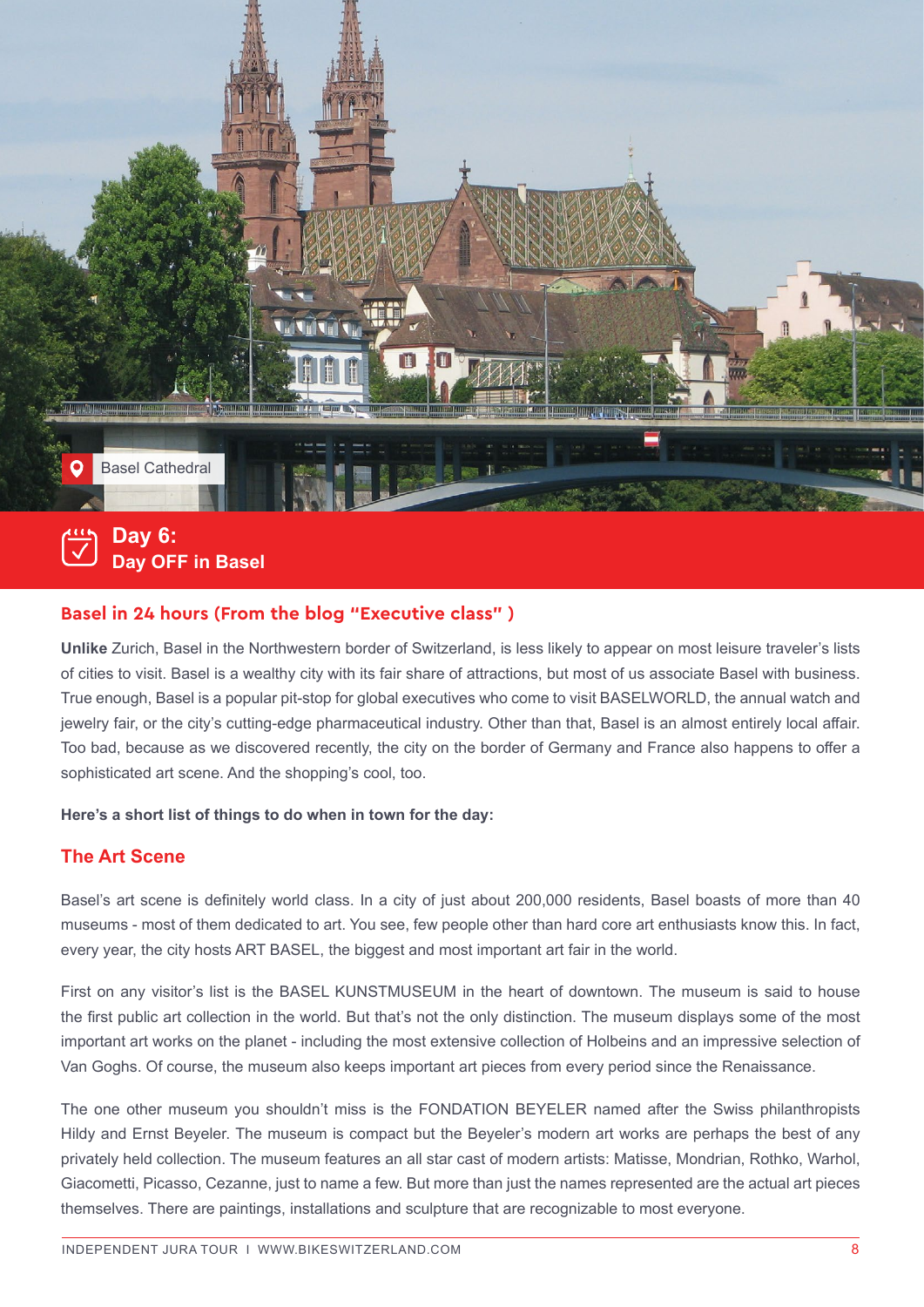

I find this to be the one of the best curated museums in the world and if you only have an hour to take in the most influential art works and artists of modern times - the FondationBeyeler is it. The building by the legendary architect Renzo Piano is itself a wonderful work of art. Try to visit during the spring and summer months when the Basel landscape seen from the glass panels of the museum offers a striking juxtaposition to the sculpture on display.

If you find yourself with more time in Basel, there are two more museums that modern art and architecture enthusiasts ought to include on their list of things to do. Fans and collectors of mid-century furniture will enjoy the collections on display at the VITRA MUSEUM. And if you're looking for a unique Basel art experience - head to the TINGUELY MUSEUM where the interactive and mechanical sculpture of Basel's own Jean Tinguely is housed.For a free and fun taste of Tinguely's sculpture, the TINGUELY FOUNTAIN in the middle of town is also worth a visit.

# **A walk through old town**

What impresses visitors about Swiss towns and cities is the sight of extremely well preserved buildings and streets. This is largely because, unlike her immediate neighbors France, Germany and Italy, Switzerland's policy of neutrality spared the country from the ravages of the 20th century's world wars. Thanks to this, Basel's street architecture is one of the most beautiful in Europe.

The other joy of strolling around the Old Town is peering into the traditional shop houses. We recommend starting your walking tour at the ancient SPALENTOR gate at the tip of SPALENBERG street. The Gate is one of the oldest standing structures in the city and from here you pass by the many window displays selling an eclectic mix of antiques, vintage toys, curios and bleeding-edge fashion.

Follow the street down to MARKTPLATZ for a chance to experience the lively outdoor market scene. Every day except Sundays produce from and beyond Switzerland finds its way to the square. Vendors are very friendly and they offer generous samples of the cheese, sun-dried tomatos, olives, bread and sausages for sale. Like most things Swiss, the quality of food is exceptional so even the veal bratwurst sausages grilled in front of you are enough to satisfy a gourmand's taste buds.